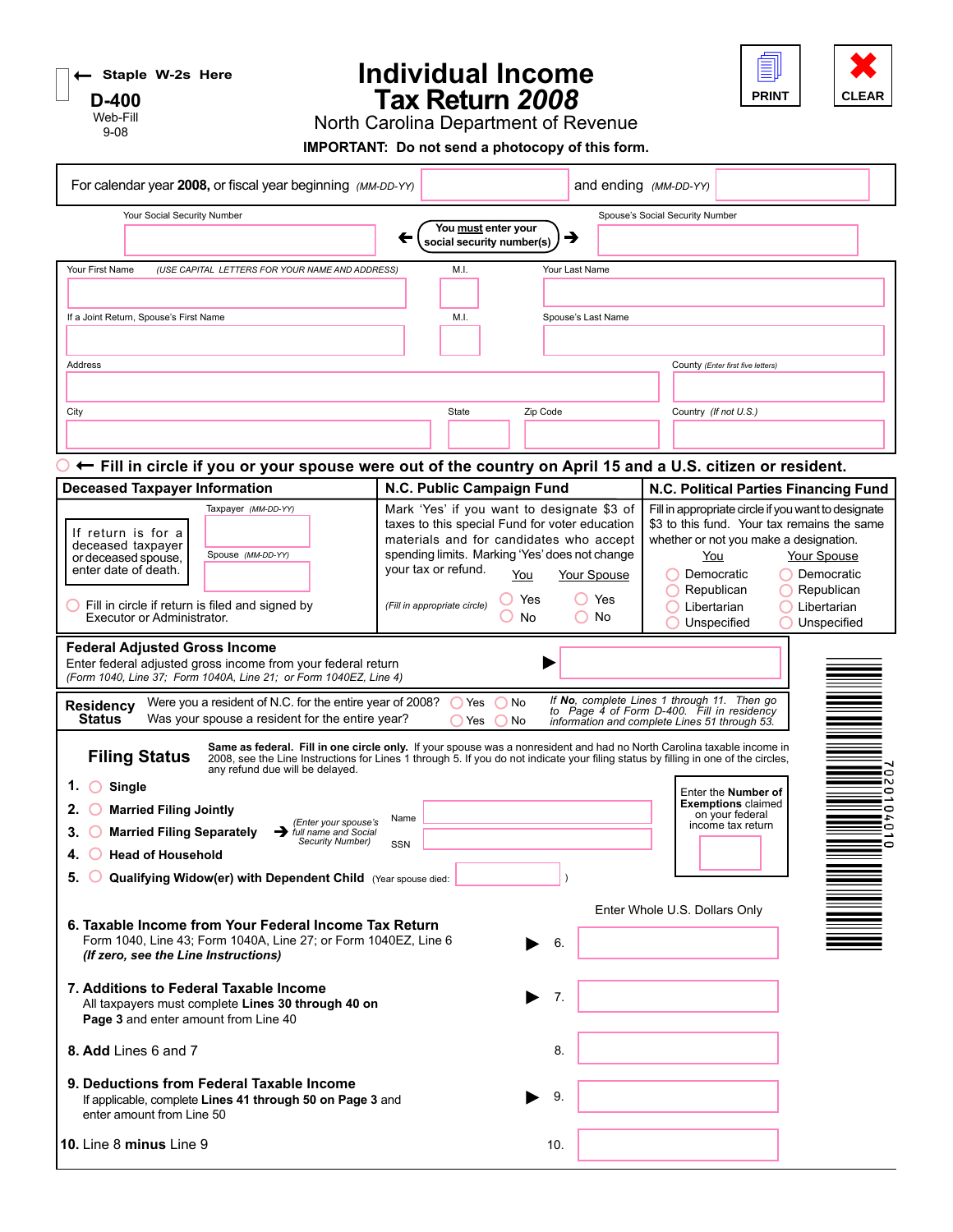| Page 2                                                           |                                                                                                                                                                                                                                                                                    | Last Name (First 10 Characters)                                                                                                                                         | Tax Year                                                | Your Social Security Number |                                  |
|------------------------------------------------------------------|------------------------------------------------------------------------------------------------------------------------------------------------------------------------------------------------------------------------------------------------------------------------------------|-------------------------------------------------------------------------------------------------------------------------------------------------------------------------|---------------------------------------------------------|-----------------------------|----------------------------------|
| $D-400$<br>Web-Fill<br>$9 - 08$                                  |                                                                                                                                                                                                                                                                                    |                                                                                                                                                                         | 2008                                                    |                             |                                  |
|                                                                  | 11. Enter amount from Line 10                                                                                                                                                                                                                                                      |                                                                                                                                                                         |                                                         | 11.                         |                                  |
|                                                                  | 12. Part-year residents and nonresidents                                                                                                                                                                                                                                           | 12.                                                                                                                                                                     |                                                         |                             |                                  |
|                                                                  | Complete Lines 51 through 53 on Page 4 and enter decimal amount from Line 53<br>13. North Carolina Taxable Income<br>Full-year residents enter the amount from Line 11<br>Part-year residents and nonresidents multiply amount on Line 11 by the decimal amount on Line 12         | 13.                                                                                                                                                                     |                                                         |                             |                                  |
|                                                                  | 14. North Carolina Income Tax<br>If the amount on Line 13 is less than \$68,000, use the Tax Table beginning on Page 17 of the<br>instructions to determine your tax. If the amount on Line 13 is \$68,000 or more, use the Tax<br>Rate Schedule on Page 25 to calculate your tax. | 14.                                                                                                                                                                     |                                                         |                             |                                  |
|                                                                  |                                                                                                                                                                                                                                                                                    | 15. Tax Credits (From Form D-400TC, Part 4, Line 36 - You must attach Form D-400TC<br>if you enter an amount on this line)                                              |                                                         | 15.                         |                                  |
|                                                                  | 16. Subtract Line 15 from Line 14                                                                                                                                                                                                                                                  |                                                                                                                                                                         |                                                         | 16.                         |                                  |
|                                                                  |                                                                                                                                                                                                                                                                                    | 17. Consumer Use Tax (See instructions on Page 7)                                                                                                                       |                                                         | 17.                         |                                  |
|                                                                  | <b>18. Add Lines 16 and 17</b>                                                                                                                                                                                                                                                     |                                                                                                                                                                         |                                                         | 18.                         |                                  |
|                                                                  |                                                                                                                                                                                                                                                                                    | 19. North Carolina Income Tax Withheld                                                                                                                                  |                                                         |                             |                                  |
|                                                                  | (Staple original or copy of<br>the original State wage and<br>tax statement(s) in top left-<br>hand corner of the return)                                                                                                                                                          | a. Your tax withheld<br>b. Spouse's tax withheld                                                                                                                        | 19a.<br>19b.                                            |                             |                                  |
| 20. Other Tax Payments                                           |                                                                                                                                                                                                                                                                                    |                                                                                                                                                                         |                                                         |                             |                                  |
|                                                                  | a. 2008 Estimated Tax                                                                                                                                                                                                                                                              |                                                                                                                                                                         | 20a.                                                    |                             | c<br>N                           |
|                                                                  | <b>b.</b> Paid with Extension                                                                                                                                                                                                                                                      |                                                                                                                                                                         | 20b.                                                    |                             | 0<br>iN.<br>$\circ$<br>$\bullet$ |
| c.                                                               | Partnership                                                                                                                                                                                                                                                                        | If you claim a partnership payment<br>on Line 20c or S corporation<br>payment on Line 20d, you must                                                                     | 20c.                                                    |                             | o                                |
| d.                                                               | S Corporation                                                                                                                                                                                                                                                                      | attach a copy of the NC K-1.                                                                                                                                            | 20d.                                                    |                             |                                  |
|                                                                  | (From Form D-400TC, Part 5)                                                                                                                                                                                                                                                        | 21. North Carolina Earned Income Tax Credit                                                                                                                             | 21.                                                     |                             |                                  |
|                                                                  |                                                                                                                                                                                                                                                                                    | 22. Add Lines 19a through 21 and enter the total on Line 22                                                                                                             |                                                         | 22.                         |                                  |
|                                                                  |                                                                                                                                                                                                                                                                                    | 23. a. If Line 18 is more than Line 22, subtract and enter the result                                                                                                   |                                                         | 23a.                        |                                  |
|                                                                  |                                                                                                                                                                                                                                                                                    | <b>b.</b> Penalties and interest (See Line instructions)                                                                                                                |                                                         | 23b.                        |                                  |
|                                                                  |                                                                                                                                                                                                                                                                                    | c. Interest on the underpayment of estimated income tax<br>(See Line instructions and enter letter in box, if applicable)                                               | <b>Exception to</b><br>underpayment<br>of estimated tax | 23c.                        |                                  |
|                                                                  |                                                                                                                                                                                                                                                                                    | 24. Add Lines 23a, 23b, and 23c and enter the total - Pay This Amount<br>You can now pay online. Go to our website and click on <b>Electronic Services</b> for details. |                                                         | 24. S                       |                                  |
|                                                                  |                                                                                                                                                                                                                                                                                    | 25. If Line 18 is less than Line 22, subtract and enter the result                                                                                                      |                                                         | 25.                         |                                  |
| 26. Amount of Line 25 to be applied to 2009 Estimated Income Tax |                                                                                                                                                                                                                                                                                    |                                                                                                                                                                         | 26.                                                     |                             |                                  |
|                                                                  |                                                                                                                                                                                                                                                                                    | 27. Contribution to the N.C. Nongame and Endangered Wildlife Fund                                                                                                       |                                                         | 27.                         |                                  |
|                                                                  | 28. Add Lines 26 and 27                                                                                                                                                                                                                                                            |                                                                                                                                                                         |                                                         | 28.                         |                                  |
|                                                                  |                                                                                                                                                                                                                                                                                    | 29. Subtract Line 28 from Line 25 and enter the Amount To Be Refunded<br>For a faster refund, file electronically. Go to our website and click on efile.                |                                                         | 29.                         |                                  |

**Be sure to sign and date your return on Page 4.**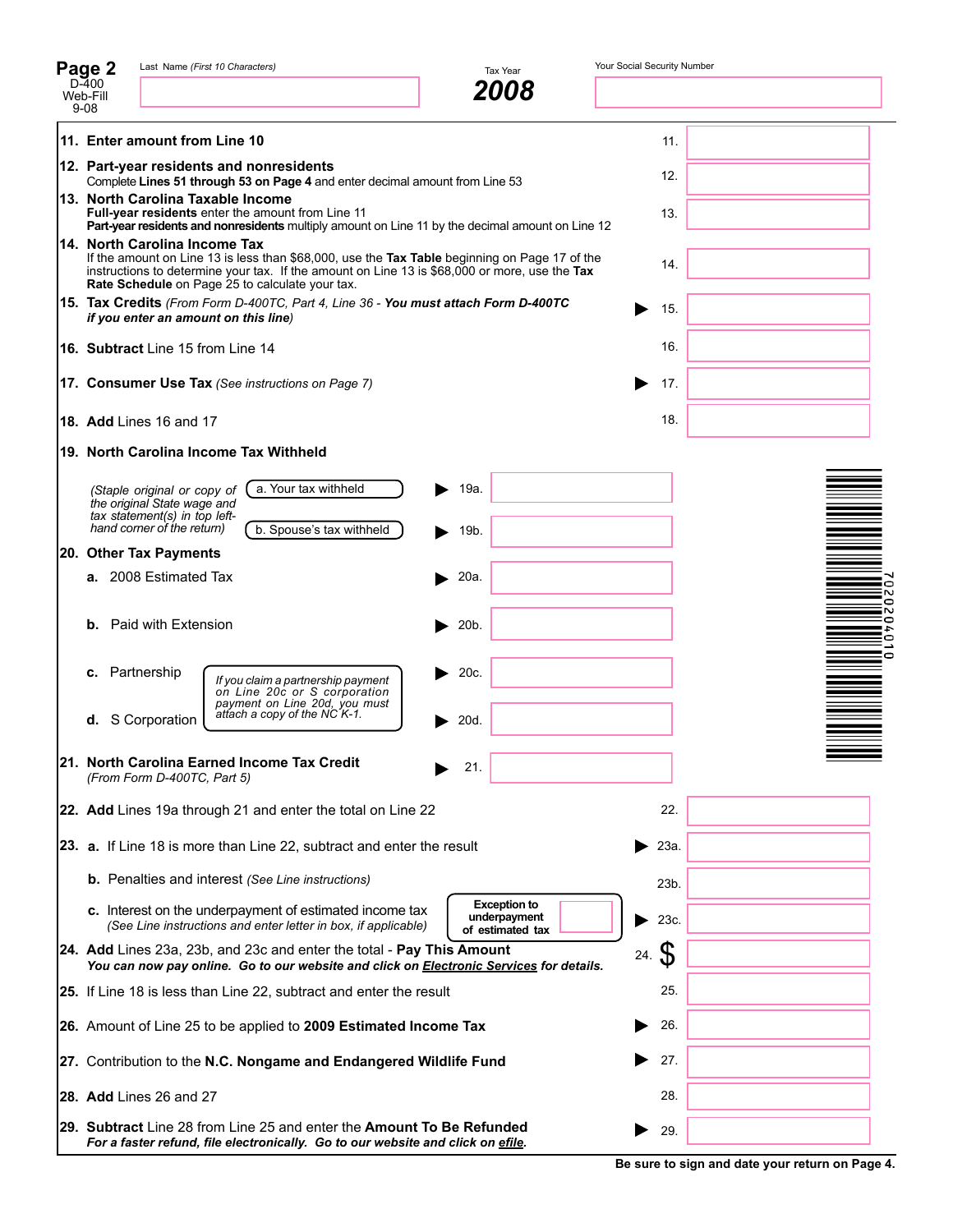|                                                                                       | Page 3                                                                                          | Last Name (First 10 Characters)                                                                                                                 |         |                                      | Tax Year                                                                                                                                                                                                                                                                                                                                                                                               |                       | Your Social Security Number |                               |  |  |
|---------------------------------------------------------------------------------------|-------------------------------------------------------------------------------------------------|-------------------------------------------------------------------------------------------------------------------------------------------------|---------|--------------------------------------|--------------------------------------------------------------------------------------------------------------------------------------------------------------------------------------------------------------------------------------------------------------------------------------------------------------------------------------------------------------------------------------------------------|-----------------------|-----------------------------|-------------------------------|--|--|
| D-400<br>Web-Fill<br>$9 - 08$                                                         |                                                                                                 |                                                                                                                                                 |         |                                      |                                                                                                                                                                                                                                                                                                                                                                                                        |                       |                             |                               |  |  |
|                                                                                       | Additions to Federal Taxable Income (See Line Instructions beginning on Page 9.)                |                                                                                                                                                 |         |                                      |                                                                                                                                                                                                                                                                                                                                                                                                        |                       |                             |                               |  |  |
|                                                                                       | 30. Enter the itemized deductions or the standard deduction from your federal return            |                                                                                                                                                 |         |                                      |                                                                                                                                                                                                                                                                                                                                                                                                        |                       |                             |                               |  |  |
|                                                                                       |                                                                                                 | ● Form 1040, Line 40<br>● Form 1040A, Line 24<br>Form 1040EZ. whichever is less                                                                 |         |                                      | ● Form 1040EZ SINGLE filers - enter \$5,450 OR the amount from Line 5 of Form 1040EZ, whichever is less<br>● Form 1040EZ MARRIED FILING JOINTLY filers - enter \$10,900 OR the amount from Line 5 of                                                                                                                                                                                                   |                       | $\blacktriangleright$ 30.   | Enter Whole U.S. Dollars Only |  |  |
|                                                                                       | 31. Enter your N.C. standard deduction (The standard deduction for most people is shown below.) |                                                                                                                                                 |         |                                      |                                                                                                                                                                                                                                                                                                                                                                                                        |                       |                             |                               |  |  |
|                                                                                       | $\bullet$ Single                                                                                | Head of household<br>• Qualifying widow(er)                                                                                                     | \$6,000 | \$4,400 ● Married filing separately: | If your spouse does not claim itemized deductions \$3,000                                                                                                                                                                                                                                                                                                                                              |                       | 31.                         |                               |  |  |
|                                                                                       |                                                                                                 |                                                                                                                                                 |         |                                      | Note: If 65 or older or blind OR if someone can claim you as a dependent, see the applicable chart or worksheet on Page 9 to determine the amount to enter on this line.                                                                                                                                                                                                                               |                       |                             |                               |  |  |
|                                                                                       |                                                                                                 |                                                                                                                                                 |         |                                      | 32. Subtract Line 31 from Line 30 and enter the result here, but not less than zero                                                                                                                                                                                                                                                                                                                    |                       | 32.                         |                               |  |  |
|                                                                                       |                                                                                                 | enter any amount on Line 33. Instead, skip Line 33 and go to Line 34.                                                                           |         |                                      | 33. If you claimed the standard deduction on your federal return, do not                                                                                                                                                                                                                                                                                                                               |                       |                             |                               |  |  |
| $\bigwedge$                                                                           |                                                                                                 |                                                                                                                                                 |         |                                      | If you itemized your deductions on your federal return, enter on this line the state and local taxes from Line 5 of Federal Schedule A and<br>any foreign income taxes included on Line 8 of Federal Schedule A.<br><b>IMPORTANT:</b> If you were required to complete the <b>Itemized Deductions</b><br><b>Worksheet</b> in the instructions for <b>Federal Form 1040</b> , and you answered<br>"Yes" |                       | 33.                         |                               |  |  |
|                                                                                       |                                                                                                 |                                                                                                                                                 |         |                                      | 34. If you claimed the standard deduction, enter the amount from Line 32 above.                                                                                                                                                                                                                                                                                                                        |                       |                             |                               |  |  |
|                                                                                       |                                                                                                 | whichever is less.                                                                                                                              |         |                                      | If you itemized your deductions, compare Line 32 with Line 33 and enter                                                                                                                                                                                                                                                                                                                                | c                     | 34.                         |                               |  |  |
|                                                                                       |                                                                                                 | 35. Personal exemption adjustment (Complete the Personal Exemption<br>Adjustment Worksheet on Page 10 of the instructions and enter the result) |         |                                      |                                                                                                                                                                                                                                                                                                                                                                                                        | o<br>w<br>0<br>÷<br>0 | $\blacktriangleright$ 35.   |                               |  |  |
|                                                                                       |                                                                                                 | 36. Interest income from obligations of states other than North Carolina                                                                        |         |                                      |                                                                                                                                                                                                                                                                                                                                                                                                        |                       | $\blacktriangleright$ 36.   |                               |  |  |
|                                                                                       |                                                                                                 | 37. Adjustment for domestic production activities (See instructions on Page 10)                                                                 |         |                                      |                                                                                                                                                                                                                                                                                                                                                                                                        |                       | $\blacktriangleright$ 37.   |                               |  |  |
|                                                                                       |                                                                                                 | 38. Adjustment for bonus depreciation (See instructions on Page 10)                                                                             |         |                                      |                                                                                                                                                                                                                                                                                                                                                                                                        |                       | $\blacktriangleright$ 38.   |                               |  |  |
| 39.<br>39. Other additions to federal taxable income (Attach explanation or schedule) |                                                                                                 |                                                                                                                                                 |         |                                      |                                                                                                                                                                                                                                                                                                                                                                                                        |                       |                             |                               |  |  |
|                                                                                       | 40. Total additions - Add Lines 34 through 39 (Enter the total here and on Line 7)              |                                                                                                                                                 |         |                                      | 40.                                                                                                                                                                                                                                                                                                                                                                                                    |                       |                             |                               |  |  |
|                                                                                       | Deductions from Federal Taxable Income (See Line Instructions beginning on Page 11.)            |                                                                                                                                                 |         |                                      |                                                                                                                                                                                                                                                                                                                                                                                                        |                       |                             |                               |  |  |
|                                                                                       |                                                                                                 |                                                                                                                                                 |         |                                      | 41. State or local income tax refund if included on Line 10 of Federal Form 1040                                                                                                                                                                                                                                                                                                                       |                       | -41.                        |                               |  |  |
|                                                                                       |                                                                                                 |                                                                                                                                                 |         |                                      | 42. Interest income from obligations of the United States or United States' possessions                                                                                                                                                                                                                                                                                                                |                       | 42.<br>▶                    |                               |  |  |
|                                                                                       |                                                                                                 |                                                                                                                                                 |         |                                      | 43. Taxable portion of Social Security and Railroad Retirement Benefits included on your federal return                                                                                                                                                                                                                                                                                                |                       | 43.                         |                               |  |  |
|                                                                                       |                                                                                                 |                                                                                                                                                 |         |                                      | 44. Retirement benefits received from vested N.C. State government, N.C. local government, or<br>federal government retirees (Bailey settlement - Important: See Line instructions on Page 11)                                                                                                                                                                                                         |                       | 44.                         |                               |  |  |
|                                                                                       |                                                                                                 | Retirement Benefits Worksheet on Page 11 and enter the result here                                                                              |         |                                      | 45. If you have retirement benefits not reported on Lines 43 or 44, complete the                                                                                                                                                                                                                                                                                                                       |                       | 45.                         |                               |  |  |
|                                                                                       |                                                                                                 | severance wages)                                                                                                                                |         |                                      | 46. Severance wages (See Line instructions on Page 12 for explanation of qualifying                                                                                                                                                                                                                                                                                                                    |                       | 46.                         |                               |  |  |
|                                                                                       |                                                                                                 | (Important: See Line instructions on Page 12)                                                                                                   |         |                                      | 47. Adjustment for additional first-year depreciation added back in 2002, 2003, and 2004                                                                                                                                                                                                                                                                                                               |                       | 47.                         |                               |  |  |
|                                                                                       |                                                                                                 | (See Line instructions on Page 12 for deduction limitations)                                                                                    |         |                                      | 48. Contributions to North Carolina's National College Savings Program (NC 529 Plan)                                                                                                                                                                                                                                                                                                                   |                       | 48.                         |                               |  |  |
|                                                                                       |                                                                                                 | Do not include any deduction for retirement benefits on this line.)                                                                             |         |                                      | 49. Other deductions from federal taxable income (Attach explanation or schedule.                                                                                                                                                                                                                                                                                                                      |                       | 49.                         |                               |  |  |
|                                                                                       |                                                                                                 |                                                                                                                                                 |         |                                      | <b>50. Total deductions</b> - Add Lines 41 through 49 (Enter the total here and on Line 9)                                                                                                                                                                                                                                                                                                             |                       | 50.                         |                               |  |  |

 $\mathbf{r}$